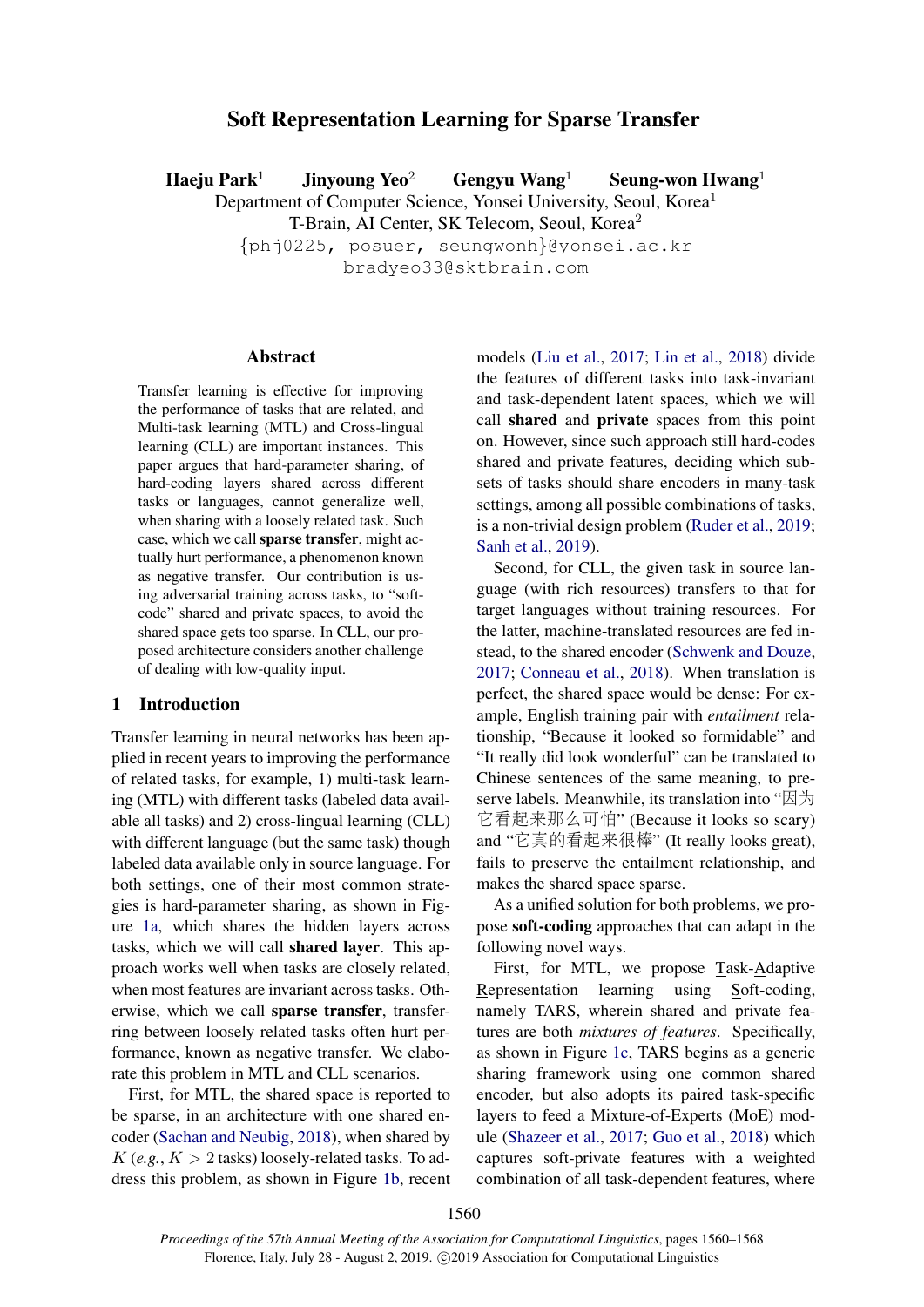<span id="page-1-0"></span>

Figure 1: Illustration of transfer learning architectures. Yellow and green boxes represent shared and private LSTM layers. G and P indicates a gating network and a policy network respectively.

a gating network G in Figure [1c,](#page-1-0) decides on output weights for each task. Based on this basic architecture, TARS softly-shares features balanced by two *conflicting auxiliary losses*: one is used to eliminate private features from the shared space, which decreases the generalization across task, while the other is used to keep shared space "dense" with soft-private features, which is a form of adversarial training. Such balancing efforts prevent the shared space from being too sparse to be generalized for every task, even when  $K > 2$ .

Second, for CLL, we propose a Cross-lingual AdverSarial Example, namely CASE. Compared to Figure [1c,](#page-1-0) task-specific private layers no longer exist in Figure [1d,](#page-1-0) because CLL deals with a single task for multiple languages. Instead, for an additional challenge of refining low-quality input, we add *Refiner*. Specifically, once the source language is translated into the target language, CASE moves the noisy representation on the target side towards a direction of space on the source side back in a form of adversarial example, and uses this as an additional training data to task classifier. However, this refinement may have adverse effects [\(Yeo et al.,](#page-8-9) [2018\)](#page-8-9), for which a policy network P in Figure [1d](#page-1-0) decides whether to refine or not.

To demonstrate the effectiveness and flexibility of our soft-coding approaches, we evaluate TARS on five different datasets covering diverse scenarios and CASE on cross-lingual natural language inference (XNLI) datasets with 15 languages (including low-resource language such as Swahili

and Urdu), and show that TARS and CASE outperform existing hard-coding approaches.

#### 2 Preliminaries

#### 2.1 Problem Statement

Formally, we assume the existence of  $K$  datasets  $\{\mathcal{D}^k\}_{k=1}^K$ , where each  $\mathcal{D}^k$  contains  $|\mathcal{D}^k|$  data samples for classification task  $k$ . Specifically,

$$
\mathcal{D}^{k} = \{(x_{i}^{k}, y_{i}^{k})\}_{i=1}^{|\mathcal{D}^{k}|}
$$
 (1)

where  $x_i^k$  and  $y_i^k$  denote a sentence (or pair) and its corresponding label for task k. In CLL,  $\mathcal{D}^k$  is given only for one language, for which we create a new dataset  $\tilde{\mathcal{D}}^k = \{(\tilde{x}_i^k, y_i^k)\}\$ , where  $\tilde{x}_i^k$  is translated, using neural machine translation (NMT), for training task  $k$  (for another language). Transfer learning aims to improve classification by learning these  $K$  tasks in parallel. Thus, our objective is to learn a sentence (or pair) representation  $\mathbf{x}^k$  per task  $k$ , but take into account the correlation among related tasks.

Specifically, given an input sequence  $x^k$  =  $\{w_1^k, w_2^k, ..., w_T^k\}$  with length T, we aim to learn a sentence representation  $x^k$  for the entire sequence as follows,  $\mathbf{x}^k$  = Encoder( $\{w_1^k, w_2^k, ..., w_T^k\}$ ). Following [\(Conneau et al.,](#page-8-10) [2017\)](#page-8-10), the final output representation  $x^k$  is ultimately fed into a corresponding classifier which consists of multiple fully connected layers culminating in a softmax layer, *i.e.*,  $\hat{y}^k = \text{softmax}(\mathbf{W}^k \mathbf{x}^k + \mathbf{b}^k)$ . The parameters of the network are trained to minimize the loss  $L_{task}$  of the predicted and true distribu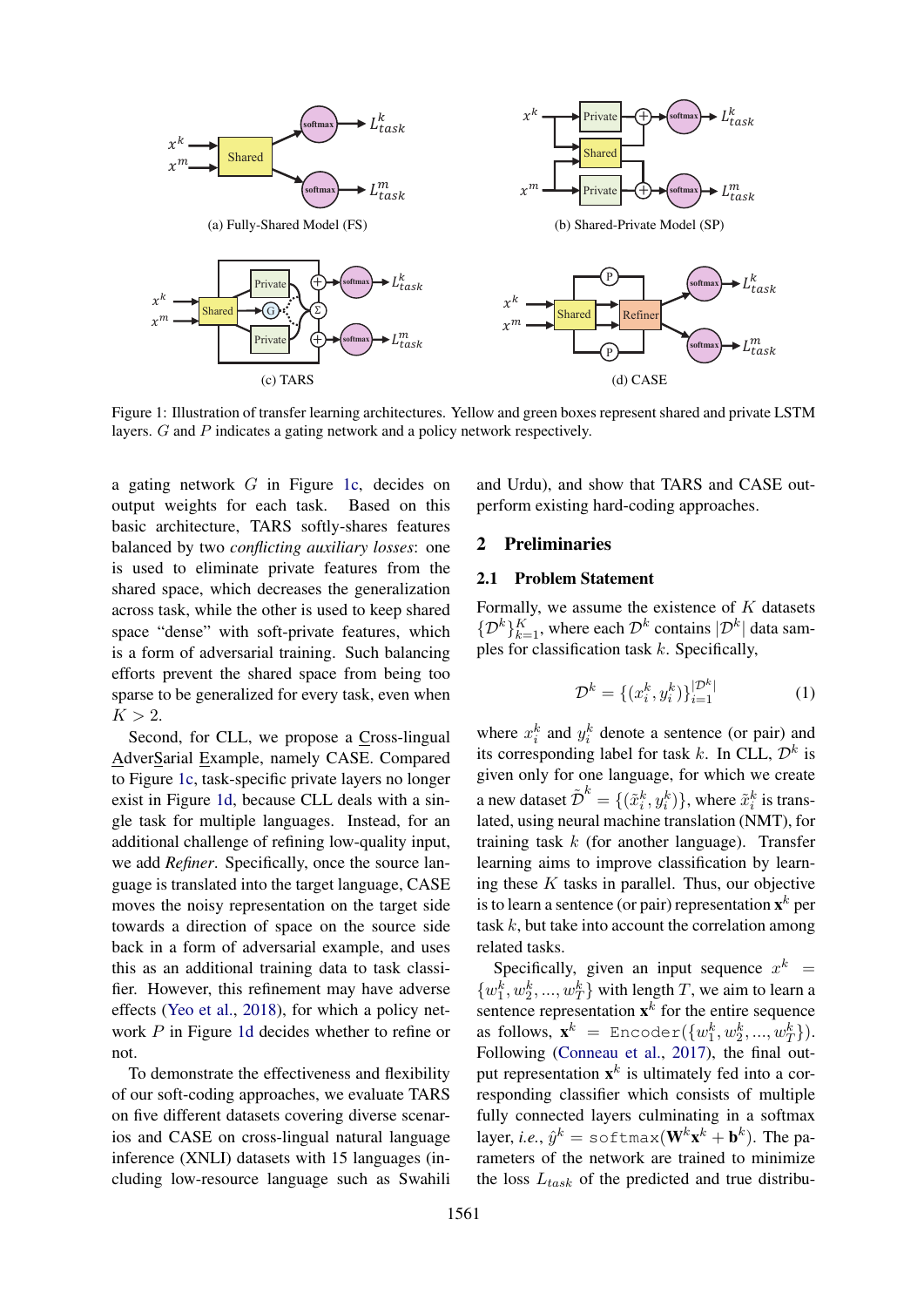tions on all the tasks as follows:

$$
L_{task} = \sum_{k=1}^{K} L(\hat{y}^k, y^k)
$$
 (2)

where  $L(\hat{y}^k, y^k)$  denote a typical cross-entropy loss for each task k.

#### 2.2 Baseline: Hard-code Approach

As overviewed in Section [1,](#page-0-0) the success of transfer learning depends on the sharing scheme in latent feature space. Existing architectures differ in how to group the shared features to maximize sharing, as illustrated in Figure [1.](#page-1-0) We overview the existing approaches into the following two categories.

Base I: Fully-Shared Model (FS) As shown in Figure [1a,](#page-1-0) the Fully-Shared (FS) model adopts a single shared encoder S-Encoder to extract features generalized for all the tasks. For example, given two tasks k and m, all features  $s^k$  of task k are expected to be shared by task m and vice versa, *i.e.*,  $\mathbf{s}^k$  = S-Encoder( $\{w_1^k, w_2^k, ..., w_T^k\}; \theta_s$ ), where  $\theta_s$  represents the parameters of the shared encoder. In FS model,  $s^k$  is equivalent to  $x^k$  fed into classifiers.

Base II: Shared-Private Model (SP) As Figure [1b](#page-1-0) shows, the Shared-Private (SP) model consists of two modules: (1) the underlying shared encoder S-Encoder responsible to capture taskinvariant features, and (2) the private encoder P-Encoder to extract task-dependent features, *i.e.*,  $\mathbf{p}^k$  = P-Encoder( $\{w_1^k, w_2^k, ..., w_T^k\}; \theta_p^k$ ), where  $\theta_p^k$  represents the parameters of each private encoder. Then, both shared representation  $s<sup>k</sup>$ and private representation  $p<sup>k</sup>$  are concatenated to construct the final sentence representation:  $\mathbf{x}^k =$  $\mathbf{s}^k \oplus \mathbf{p}^k.$ 

These hard-code approaches greatly reduce the risk of overfitting to capture all of the tasks simultaneously, but have the caveat that the ability of shared space to model task-invariant features can be significantly reduced [\(Sachan and Neubig,](#page-8-0) [2018\)](#page-8-0). We empirically show our observations are consistent in Section [5.2.](#page-4-0)

#### 3 Soft-code Approach for MTL: TARS

Inspired by the limitation of hard-coding approaches, our proposed model, TARS, begins with FS model but progressively adapts to task characteristics, as shown in Figure [1c.](#page-1-0)

Soft-Private Module TARS first models the multiple tasks as MoE, where each task has an individual expert network, and weighs the experts for different task examples. To be specific, TARS feeds the shared features  $s^k$  into individual P-Encoder for each task, to encode task-dependent features as follows:

$$
\mathbf{p}^k = \text{P-Encoder}(\mathbf{s}^k; \theta_p^k)
$$
 (3)

Simultaneously, a gating network decides on output weights for each expert (*i.e.*, individual P-Encoder). Specifically, the gating network  $G$ , parameterized by  $\theta_a$ , is used to map the shared representation of current task into the correct expert, and each expert is thus learning task-dependent features for that task, estimating task label of  $s^k$ :

<span id="page-2-0"></span>
$$
G(\mathbf{s}^k; \theta_g) = \text{softmax}(\mathbf{W}_g \mathbf{s}^k + \mathbf{b}_g)
$$
 (4)

<span id="page-2-1"></span>where  $W_g$  and  $\mathbf{b}_g$  is a trainable weight matrix and a bias, respectively. Based on above, the final softprivate representation  $p(s^k)$  is a mixture of all expert outputs with respect to  $s^k$  as the following:

$$
\mathbf{p}(\mathbf{s}^k) = \sum_{k=1}^K G(\mathbf{s}^k; \theta_g) \cdot \mathbf{p}^k \tag{5}
$$

Soft-Shared Module In order to learn taskinvariant features, inspired by [\(Liu et al.,](#page-8-1) [2017\)](#page-8-1), TARS adopts an adversarial network, which contains a feature extractor and a task discriminator D. The basic idea is to learn features that cannot be distinguished by  $D$ . Specifically,  $D$  aims to discriminate which task the feature comes from, while the feature extractor (*e.g.*, S-Encoder) tries to fool  $D$  so that it cannot identify the task of the feature and is hence task-invariant. More formally,

$$
L_{adv} = \min_{\theta_s} \lambda \max_{\theta_d} \sum_{k=1}^K \sum_{i=1}^{\lvert \mathcal{D}^k \rvert} d_i^k log[D(\mathbf{s}^k; \theta_d)] \tag{6}
$$

where  $d_i^k$  is the ground-truth task label,  $\theta_d$  is the parameter of task discriminator D, and  $\lambda$  is a hyperparameter. As mentioned before, such adversarial learning has been verified to be very effective for extracting task-invariant features. However, trying to keep the shared space too pure inevitably leads to sparseness, for which we additionally introduce the density constraint  $L_{dense}$  for this purpose.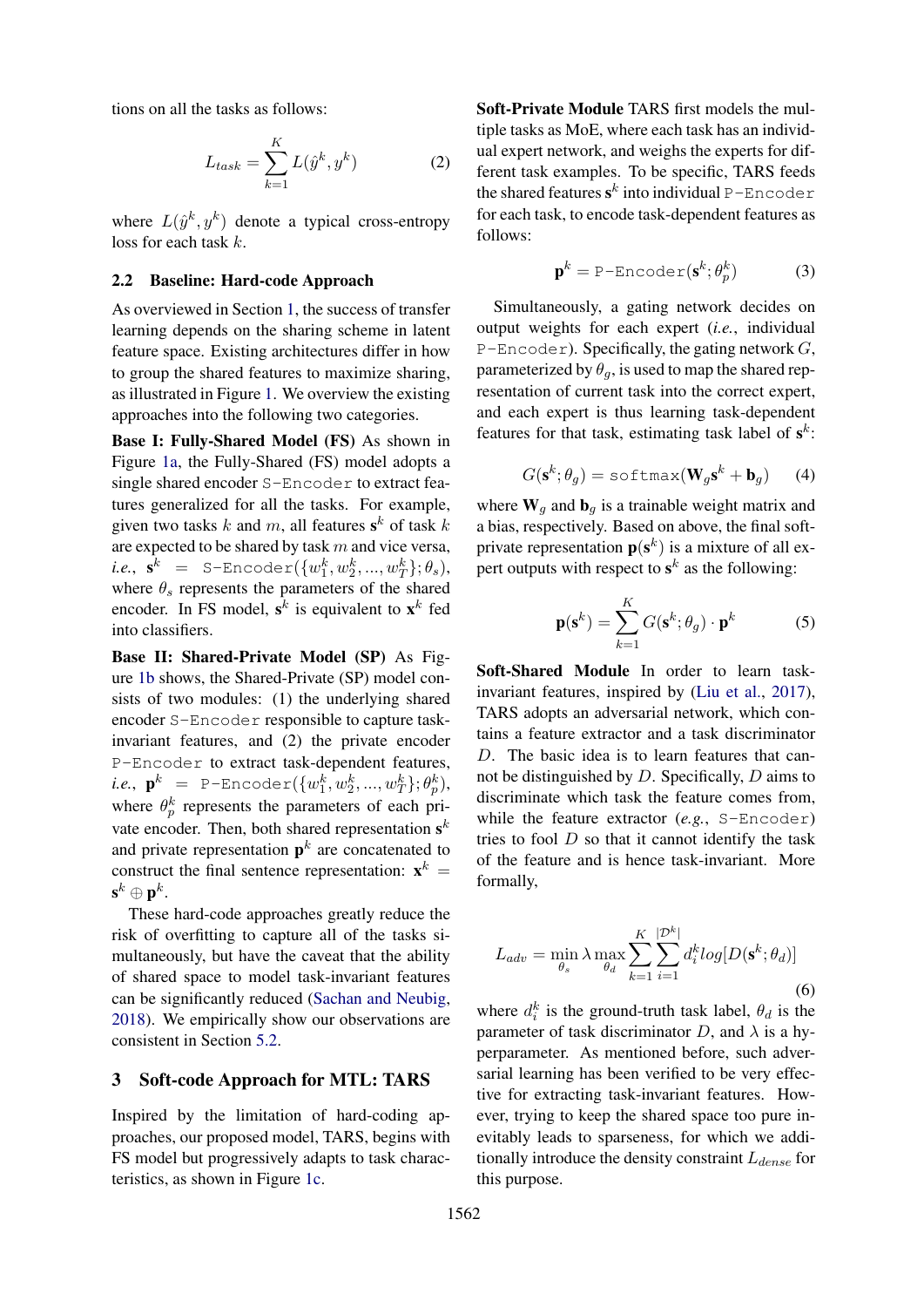Specifically, the objective of the density constraint  $L_{dense}$  is to push the soft-private features from the private embeddings closer to the shared ones, such that the shared space is encouraged to being dense rather than being too sparse, resolving the sparseness of the shared space. Therefore, the soft-shared features might be more informative in this case. Formally,

<span id="page-3-0"></span>
$$
L_{dense} = \sum_{k=1}^{K} ||\mathbf{p}(\mathbf{s}^k) - \mathbf{s}^k||^2 \tag{7}
$$

where  $|| \cdot ||^2$  is the mean squared L-2 norm.

Training and Inference Lastly, the soft-private and soft-shared representations  $p(s^k)$  and  $s^k$  are concatenated, *i.e.*,  $\mathbf{x}^k = \mathbf{s}^k \oplus \mathbf{p}(\mathbf{s}^k)$ , to feed the all networks in TARS with the following loss:

$$
L_{TARS} = L_{task} + L_{adv} + L_{dense} \tag{8}
$$

TARS is trained with backpropagation, and adopts a gradient reversal layer [\(Ganin and Lempitsky,](#page-8-11) [2015\)](#page-8-11) to address minimax optimization problem. Note that, unlike hard-code approaches, zero-shot learning is also possible since TARS can adapt to a new target task (*e.g.*, cross-domain or -lingual), by aligning it with the trained expert gate deciding what combination of the expert to use in Eq. [\(4\)](#page-2-0) and Eq. [\(5\)](#page-2-1) on inference.

## 4 Soft-code Approach for CLL: CASE

This section revises  $L_{dense}$  in Eq. [\(7\)](#page-3-0) for CLL scenario. Note that, in CLL, sparse space corresponds to mistranslated low-resource language, which we call **pseudo-sentence**. The goal of  $L_{dense}$  is thus replaced by, softly correcting the representation to align better  $L_{align}$ , while preserving the semantics Lsem. For that purpose, we propose a *Refiner* replacing  $L_{dense}$  with these two new losses.

Refinement by Perturbation We first discuss how to refine pseudo-sentences by perturbation  $\Delta$ for higher learning effectiveness. Related ideas are ensuring the robustness of a model, by finding  $\Delta$  that changes a prediction, or,  $f(x) = y$  while  $f(x+\Delta) \neq y$  [\(Goodfellow et al.,](#page-8-12) [2015\)](#page-8-12). Inspired, CASE explores if incorrect translations that may cause wrong predictions in the target language can be moved back to change predictions.

For which, based on the basic architecture of variational auto-encoder (VAE) [\(Kingma and](#page-8-13) [Welling,](#page-8-13) [2013\)](#page-8-13), CASE models a neural refiner to refine low-quality representations. Specifically, as

shown in Figure [1d,](#page-1-0) CASE first encodes pseudoparallel sentences into shared space,  $e, g, (\mathbf{x}, \tilde{\mathbf{x}})$ . Then, the refiner which consists of two encoding feed-forward network  $\mu(\mathbf{x})$  and  $\sigma(\mathbf{x})$  converts the representations into two distribution variables  $\mu(\tilde{\mathbf{x}})$  and  $\sigma(\tilde{\mathbf{x}})$ , the mean and standard deviation for pseudo representations. Unlike traditional VAE minimizing the latent loss that measures how closely the latent variables match a unit Gaussian, *i.e.*,  $\mathbb{KL}(\mathcal{N}(\mu(\mathbf{x}), \sigma(\mathbf{x})), \mathcal{N}(0, 1))$ , CASE enhances the latent loss with the pseudo-parallel representation, to generate pseudo-adversarial example  $\tilde{z}$  that roughly follows a representation  $x$ from resource-rich space as follows:

$$
L_{align} = \mathbb{KL}(\mathcal{N}(\mu(\tilde{\mathbf{x}}), \sigma(\tilde{\mathbf{x}})), \mathcal{N}(\mu(\mathbf{x}), \sigma(\mathbf{x})))
$$
\n(9)

In order to optimize the KL divergence, CASE applies a simple reparameterization trick [\(Kingma](#page-8-13) [and Welling,](#page-8-13) [2013\)](#page-8-13). Using this trick, pseudoadversarial example  $\tilde{z}$  is generated from the mean and standard deviation vectors, *i.e.*,  $\tilde{z} = \mu(\tilde{x}) + \mu(z)$  $\sigma(\tilde{\mathbf{x}}) \cdot \epsilon$ , where  $\epsilon \in \mathcal{N}(0, 1)$ . This constraint not only allows us to generate an informative representation, but also improves the generalization of our network, towards x (*e.g.*, English) with higher confidence. Then, CASE aims at preserving its original semantics in the latent space, for which CASE includes the reconstruction loss, which is a mean squared error, to measure how accurately the pseudo-adversarial example  $\tilde{z}$  preserves its original semantics. *i.e.*,  $L_{sim} = \sum_{|\tilde{\mathcal{D}}|} ||\tilde{\mathbf{z}} - \tilde{\mathbf{x}}||^2$ . As a result,  $\tilde{z}$  is fed into the classifier, and the overall loss of CASE is defined as follows:

$$
L_{CASE} = L_{task} + L_{adv}
$$
  
+ 
$$
L_{align} + L_{sim}
$$
 (10)

Selective Refinement Lastly, CASE aims to refine only when the perturbation can refine the translation. In other words, if the translation is already good, CASE avoids a refinement, by parameterizing refinement with  $\alpha$  set to be near zero. Not applying a refinement for correct translation is important, since more than half of translations is correctly translated, as reported by [\(Yeo et al.,](#page-8-9) [2018\)](#page-8-9), such that refinement may lower the quality.

For computing  $\alpha$ , CASE adapts a policy network P, which consists of a feed forward network  $\mathcal{P}(\mathbf{x}; \theta_p)$  = softmax( $\mathbf{W}_p \mathbf{x} + \mathbf{b}_p$ ), to identify wrong translations by capturing the difference of domain distribution. Then, the policy is calculated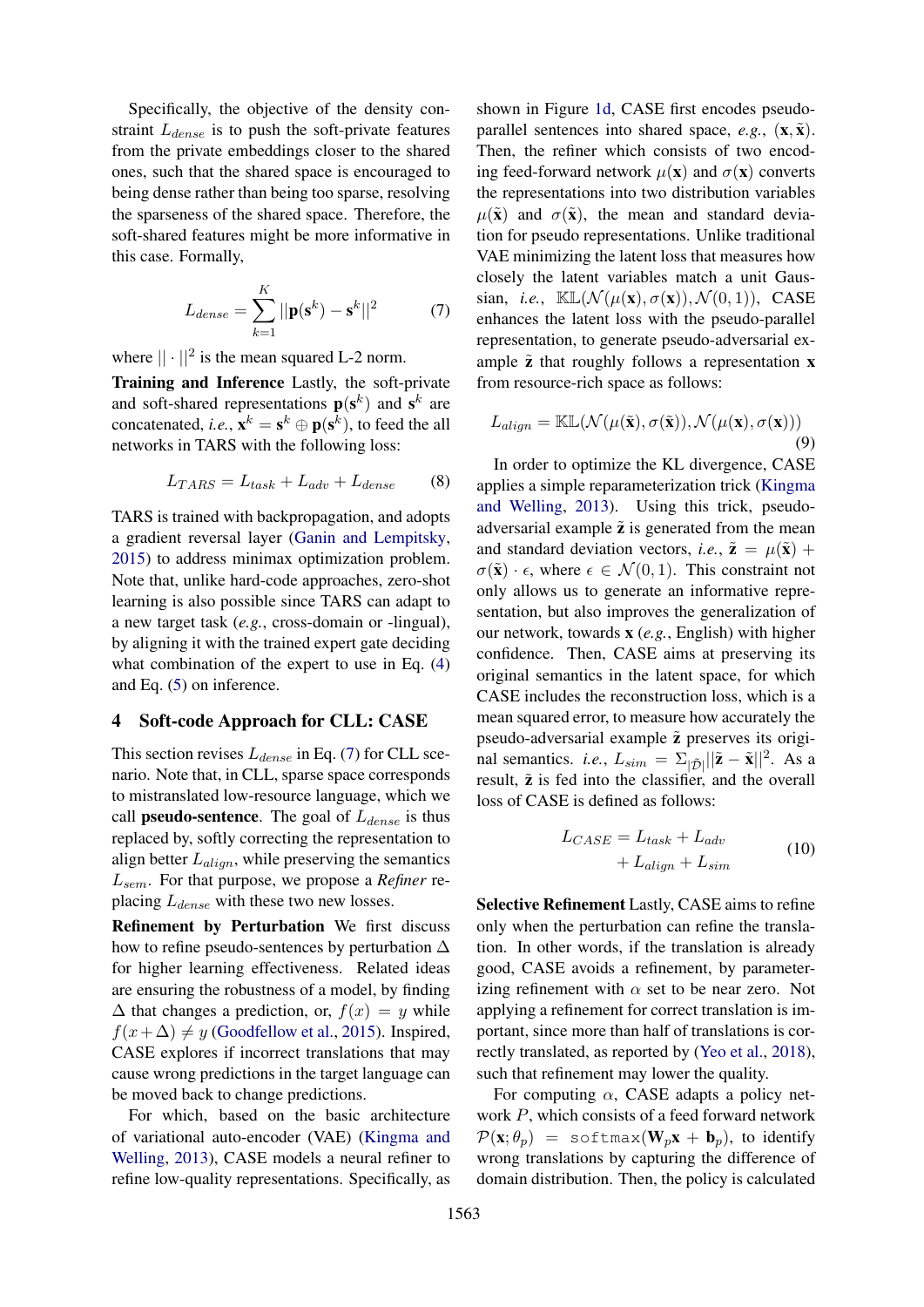as follows:

$$
\alpha = \mathbb{KL}(\mathcal{P}(\tilde{\mathbf{x}})||\mathcal{P}(\mathbf{x})) = \sum_{\mathbf{x} \in \mathcal{D}, \tilde{\mathbf{x}} \in \tilde{\mathcal{D}}} \mathcal{P}(\tilde{\mathbf{x}}) \log \frac{\mathcal{P}(\tilde{\mathbf{x}})}{\mathcal{P}(\mathbf{x})}
$$
(11)

in which  $P(x)$  outputs a domain distribution of x, and CASE estimates  $\alpha$  as the difference between two distributions (*i.e.*, KL divergence), and the final loss function is defined factoring in  $\alpha$ :  $L_{CASE} = L_{task} + L_{adv} + \alpha (L_{alian} + L_{sim}).$ 

# 5 Experiments

#### 5.1 Experimental Settings

To show the effectiveness of our proposed approaches, we conduct experiments on both multitask and cross-lingual settings.

Multi-task Dataset For Multi-task learning, we use five different datasets on Natural Language Inference (NLI) and Paraphrase Identification (PI) tasks: SNLI [\(Bowman et al.,](#page-8-14) [2015\)](#page-8-14), MNLI [\(Williams et al.,](#page-8-15) [2018\)](#page-8-15), and  $CNLI<sup>1</sup>$  $CNLI<sup>1</sup>$  $CNLI<sup>1</sup>$ , for single-domain-English, multi-domain-English, and Chinese NLI respectively; QQP [\(Csernai](#page-8-16) [et al.,](#page-8-16) [2017\)](#page-8-16) and LCQMC [\(Liu et al.,](#page-8-17) [2018\)](#page-8-17) for English and Chinese PI.

Cross-lingual Dataset We use the cross-lingual natural language inference (XNLI) dataset [\(Con](#page-8-6)[neau et al.,](#page-8-6) [2018\)](#page-8-6) [2](#page-4-2) from 15 different languages for Cross-lingual learning. The dataset is a version of MNLI [\(Williams et al.,](#page-8-15) [2018\)](#page-8-15) where 2,500 dev and 5,000 test sets have been translated (by humans) into 14 languages. For training datasets, the English training data is translated into each target language by NMT.

Implementation Details For all encoder, we adopt BiLSTM-max [\(Conneau et al.,](#page-8-10) [2017\)](#page-8-10) model and the pre-trained word embeddings we use are 300-dimensional fastText word embeddings [\(Bo](#page-8-18)[janowski et al.,](#page-8-18) [2017\)](#page-8-18). Following [\(Conneau et al.,](#page-8-6) [2018\)](#page-8-6), the BiLSTM hidden states is set to 256 and Adam optimizer with a learning rate of 0.001 was applied. The learning rate was decreased by a factor of 0.85 when the target dev accuracy does not improve. As in [\(Conneau et al.,](#page-8-6) [2018\)](#page-8-6), for text classification networks, we use a feedforward neural network with one hidden layer of 128 hidden units with a dropout rate of 0.1, to

<span id="page-4-3"></span>

| Source        | Model       | <b>SNLI</b> | <b>MNLI</b> | <b>QQP</b>                                                                                                 |  |  |  |
|---------------|-------------|-------------|-------------|------------------------------------------------------------------------------------------------------------|--|--|--|
| (Single Task) | BiLSTM-max  | 81.95       | 65.98       | 85.89                                                                                                      |  |  |  |
| SNLI+MNLI     | AFS         | 82.06       | 66.51       |                                                                                                            |  |  |  |
|               |             | $(+0.11)$   | $(+0.53)$   |                                                                                                            |  |  |  |
|               | ASP         | 82.28       | 67.39       |                                                                                                            |  |  |  |
|               |             | $(+0.33)$   | $(+1.41)$   |                                                                                                            |  |  |  |
|               | <b>TARS</b> | 82.67       | 67.79       |                                                                                                            |  |  |  |
|               |             | $(+0.70)$   | $(+1.81)$   |                                                                                                            |  |  |  |
| SNLI+QQP      | <b>AFS</b>  | 82.03       |             | 85.08                                                                                                      |  |  |  |
|               |             | $(+0.08)$   |             |                                                                                                            |  |  |  |
|               | ASP         | 82.20       |             |                                                                                                            |  |  |  |
|               |             | $(+0.25)$   |             |                                                                                                            |  |  |  |
|               | <b>TARS</b> | 82.54       |             |                                                                                                            |  |  |  |
|               |             | $(+0.59)$   |             |                                                                                                            |  |  |  |
| MNLI+QQP      | <b>AFS</b>  | 66.62       |             |                                                                                                            |  |  |  |
|               |             |             | $(+0.64)$   |                                                                                                            |  |  |  |
|               | ASP         |             | 66.92       | $(-0.81)$<br>86.22<br>$(+0.33)$<br>86.51<br>$(+0.62)$<br>85.59<br>$(-0.30)$<br>86.12<br>$(+0.23)$<br>86.47 |  |  |  |
|               |             |             | $(+0.94)$   |                                                                                                            |  |  |  |
|               | <b>TARS</b> |             | 67.37       |                                                                                                            |  |  |  |
|               |             |             | $(+1.39)$   | $(+0.58)$                                                                                                  |  |  |  |

Table 1: Accuracy over MTL with two-source tasks

measure the relatedness of a given premise and hypothesis. The hyperparameter  $\lambda$  is empirically set to 0.005. All our implementation is available at <github.com/haejupark/soft>.

## <span id="page-4-0"></span>5.2 Experimental Result I: MTL

Using [\(Liu et al.,](#page-8-1) [2017\)](#page-8-1) as hard-code baselines, we apply Adversarial training (and so-called orthogonality constraints) to FS and SP models, namely AFS and ASP. Such techniques enhance the distinct nature of shared and private features.

Two-source MTL Table [1](#page-4-3) shows the performance on three text classification tasks. The first row shows the results of "single task", and other rows show the results of "multiple tasks" by corresponding MTL models trained with two source tasks. More concretely, (SNLI+MNLI) and (\*NLI+QQP) are for cross-domain and cross-task classification respectively. In this table, we can see that TARS achieves higher accuracy than all sharing scheme baselines in all scenarios, surpassing multi-task learning (*i.e.*, ASP) as well as single task learning. These results show that our softcode approach also works well in typical MTL settings with two source tasks, though they are not our targeted sparse scenario.

Three-source MTL In Table [2,](#page-5-0) MTL models use three source tasks (SNLI+MNLI+QQP), where the first row shows the results of "single task". We first test SNLI, MNLI, and QQP as a supervised target task. From the results, we can see that TARS outperforms all baselines including MoE, which is a variant of TARS excluding the two auxiliary losses. We also include the recent work,

<span id="page-4-2"></span><span id="page-4-1"></span><sup>1</sup> https://github.com/blcunlp/CNLI

<sup>2</sup> https://www.nyu.edu/projects/bowman/xnli/XNLI-1.0.zip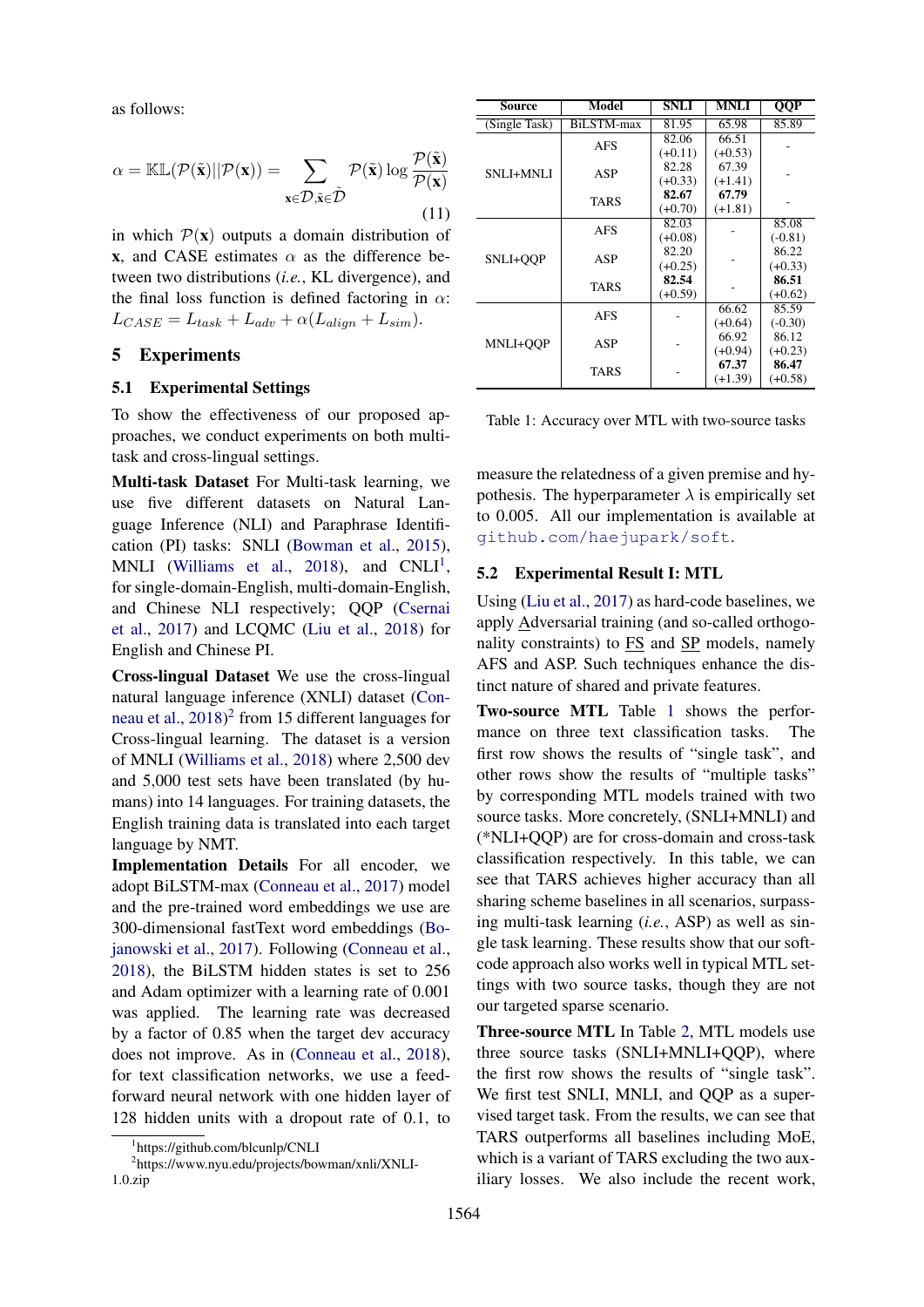<span id="page-5-0"></span>

| Model      | <b>SNLI</b> | MNLI      | QQP       | <b>CNLI</b> | LCOMC      |
|------------|-------------|-----------|-----------|-------------|------------|
| BiLSTM-max | 81.95       | 65.98     | 85.89     | 64.42       | 79.69      |
| AFS        | 81.70       | 66.78     | 85.41     | 39.70       | 61.29      |
|            | $(-0.25)$   | $(+0.80)$ | $(-0.48)$ | $(-24.72)$  | $(-18.40)$ |
| ASP        | 82.23       | 66.92     | 86.04     |             |            |
|            | $(+0.28)$   | $(+0.94)$ | $(+0.15)$ |             |            |
| MoE        | 81.55       | 66.72     | 85.23     | 39.45       | 63.02      |
|            | $(-0.40)$   | $(+0.74)$ | $(-0.66)$ | $(-24.97)$  | $(-16.67)$ |
| MMoE       | 81.46       | 67.01     | 85.29     |             |            |
|            | $(-0.49)$   | $(+1.03)$ | $(-0.60)$ |             |            |
| TARS       | 83.12       | 68.24     | 86.15     | 40.52       | 63.45      |
|            | $(+1.17)$   | $(+2.26)$ | $(+0.26)$ | $(-23.90)$  | $(-16.24)$ |

Table 2: Accuracy of MTL with three-source tasks

MMoE [\(Ma et al.,](#page-8-19) [2018\)](#page-8-19), which explicitly learns to model task relationship by modeling an expert for each task (which is not desirable for a new task). This suggests that the synergetic effect of soft-private and -shared modules in TARS is critical to outperform other baselines.

Specifically, AFS and ASP show a "negative transfer", which is an inherent challenge of MTL. For example, ASP with three-source tasks achieves 82.23% and 66.92% accuracy, respectively, in SNLI and MNLI, which are lower than 82.28% and 67.39% accuracy with its best performance with two-source tasks. In contrast, TARS overcomes such challenges, for example,  $83.12\% > 82.67\%$  and  $68.24\% > 67.79\%$  in SNLI and MNLI, except for QQP, which can be further improved by asymmetric MTL techniques [\(Lee et al.,](#page-8-20) [2016\)](#page-8-20).

To investigate how TARS helps transfer knowledge across tasks, Figure [2a](#page-5-1) and [2b](#page-5-1) contrast the feature representation of shared space in ASP and TARS, in two- and three-source settings respectively. First, for two-sources, ASP and TARS are comparable, capturing the distribution of two tasks that are nearly identical, which is desirable for transfer learning. Second, for three sources, the shared space of ASP shows two quite distinct distributions (task-dependent), while TARS keeps two distributions comparable (and task-invariant).

Zero-shot Learning Lastly, in Table [2,](#page-5-0) we test zero-shot learning with two target tasks, CNLI and LCQMC, excluding their own training data (except for the first row single task). As ASP requires target task labels to train its private encoders, we compare TARS only with AFS and MoE, where TARS shows the best performance in MTL. As shown in Figure [3,](#page-5-2) we observe that when TARS covers sentences in CNLI and LCQMC, using its gating network that identifies that the unknown target tasks are the most similar to SNLI and QQP,

respectively: Specifically, highest weights are assigned to these two, but other source tasks also contribute, with non-zero weights.

<span id="page-5-1"></span>

(b) Shared space for three-source

Figure 2: PCA visualization. Blue and red indicate the shared features of SNLI and QQP, respectively, using ASP (left) and TARS (right).

<span id="page-5-2"></span>

Figure 3: Gating weights in zero-shot learning.

#### 5.3 Experimental Result II: CLL

Table [3](#page-6-0) shows our results on 14 XNLI languages. Following [\(Conneau et al.,](#page-8-6) [2018\)](#page-8-6), we divide the models into following three categories: 1) *Translate train*, where the English NLI training set is translated into each XNLI language and train a language-specific NLI classifier for each language; 2) *Translate test*, where all dev and test set of XNLI is translated to English and apply English NLI classifier; and 3) *Zero-shot Learning*, where English classifier is directly applied to the target language without any translation. We also report the results of XNLI baselines [\(Con](#page-8-6)[neau et al.,](#page-8-6) [2018\)](#page-8-6), a supervised cross-lingual MTL model that combines the  $L_{adv}$  loss using pseudoparallel data [\(Liu et al.,](#page-8-1) [2017\)](#page-8-1), the multilingual BERT [\(Devlin et al.,](#page-8-21) [2018\)](#page-8-21), and the recent work of [\(Artetxe and Schwenk,](#page-8-22) [2018\)](#page-8-22).

First, in Table [3,](#page-6-0) we can see that BiLSTM model [\(Conneau et al.,](#page-8-6) [2018\)](#page-8-6), in *Translate test*, appears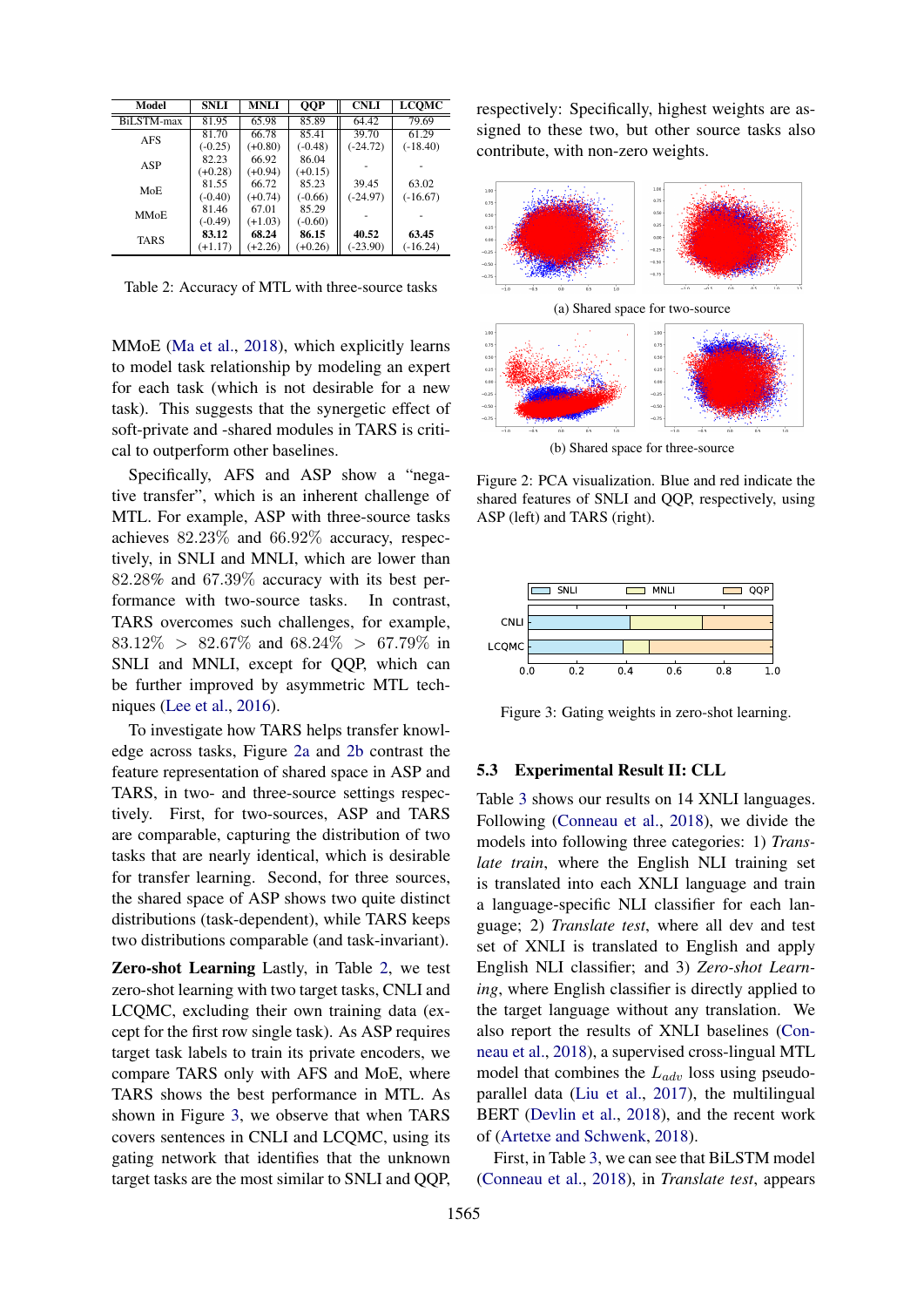<span id="page-6-0"></span>

|                                                         | $en \rightarrow xx$ |         |         |      |      |      |      |         |      |      |         |      |           |         |
|---------------------------------------------------------|---------------------|---------|---------|------|------|------|------|---------|------|------|---------|------|-----------|---------|
|                                                         | fr                  | es      | de      | el   | bg   | ru   | tr   | ar      | V1   | th   | zh      | hi   | <b>SW</b> | ur      |
| Translate train, each NLI models for each language      |                     |         |         |      |      |      |      |         |      |      |         |      |           |         |
| BiLSTM (Conneau et al., 2018)                           | 68.3                | 68.8    | 66.5    | 66.4 | 67.4 | 66.5 | 64.5 | 65.8    | 66.0 | 62.8 | 67.0    | 62.1 | 58.2      | 56.6    |
| BiLSTM+MTL (Liu et al., 2017)                           | 66.0                | 68.7    | 67.3    | 67.4 | 68.2 | 64.8 | 65.3 | 65.1    | 66.1 | 59.3 | 66.2    | 54.2 | 60.0      | 58.0    |
| CASE (w/o selective)                                    | 70.4                | 70.3    | 70.2    | 69.2 | 70.0 | 69.6 | 69.4 | 68.8    | 69.3 | 67.4 | 70.9    | 67.4 | 67.9      | 66.8    |
| CASE (w selective)                                      | 71.1                | 71.2    | 70.0    | 70.3 | 69.9 | 69.8 | 70.0 | 70.1    | 70.5 | 68.9 | 71.3    | 68.7 | 67.7      | 67.5    |
| Multilingual BERT (Devlin et al., 2018)                 |                     | $77.3*$ | $75.2*$ |      |      |      |      | $70.5*$ |      |      | $74.2*$ |      |           | $61.7*$ |
| Multilingual BERT on CASE (w selective)                 | 78.7                | 78.2    | 76.4    | 76.7 | 75.8 | 75.5 | 73.3 | 73.7    | 74.2 | 72.3 | 74.3    | 72.2 | 71.6      | 71.3    |
| Translate test, one English NLI model for all languages |                     |         |         |      |      |      |      |         |      |      |         |      |           |         |
| BiLSTM (Conneau et al., 2018)                           | 70.4                | 70.7    | 68.7    | 69.1 | 70.4 | 67.8 | 66.3 | 66.8    | 66.5 | 64.4 | 68.3    | 64.2 | 61.8      | 59.3    |
| Multilingual BERT (Devlin et al., 2018)                 |                     | 74.9*   | $74.4*$ |      |      |      |      | $70.4*$ |      | ٠    | $70.1*$ |      |           | $62.1*$ |
| Zero-Shot Learning, one NLI model for all languages     |                     |         |         |      |      |      |      |         |      |      |         |      |           |         |
| BiLSTM (Conneau et al., 2018)                           | 67.7                | 68.7    | 67.7    | 68.9 | 67.9 | 65.4 | 64.2 | 64.8    | 66.4 | 64.1 | 65.8    | 64.1 | 55.7      | 58.4    |
| Multilingual BERT (Devlin et al., 2018)                 |                     | $74.3*$ | $70.5*$ | ٠    |      |      |      | $62.1*$ |      | ۰    | $63.8*$ |      |           | 58.3*   |
| (Artetxe and Schwenk, 2018)                             | 71.9                | 72.9    | 72.6    | 73.1 | 74.2 | 71.5 | 69.7 | 71.4    | 72.0 | 69.2 | 71.4    | 65.5 | 62.2      | 61.0    |

Table 3: Accuracy over 14 XNLI languages (test set accuracy). We report results for translation baselines, multitask learning baselines and zero-shot baselines. Overall best results are in bold, and the best in each group is underlined. All results \* from its Github project [https://github.com/google-research/bert/blob/](https://github.com/google-research/bert/blob/master/multilingual.md) [master/multilingual.md](https://github.com/google-research/bert/blob/master/multilingual.md).

to perform consistently better than *Translate train* for all languages, which means a single English model works better than training each target model with translated data. In contrast, Multilingual BERT [\(Devlin et al.,](#page-8-21) [2018\)](#page-8-21) achieves best results on *Translate train*, outperforming most languages, suggesting the generalization of BERT across languages significantly better than BiLSTM model.

Meanwhile, CASE, significantly outperforms the BiLSTM and BiLSTM+MTL models in *Translate train* for all languages, and even outperforms BiLSTM in *Translate test*. Compared to the best performing MTL baseline, CASE achieves an improvement of 1.7% and 9.5% in Bulgarian (bg) and Urdu (ur) languages respectively. From these results, we observe that: 1) the improvements on low-resource language (*e.g.*, Swahili and Urdu) are more substantial than those on other languages; 2) the selective refinement strategy consistently contributes to the performance improvement. These results show that CASE, by incorporating pseudo-adversarial example as an additional resource, contributes to the robustness and the generalization of the model.

Lastly, we show that CASE with multilingual BERT model achieves the state-of-the-art, and even significantly outperforms the supervised approach of [\(Artetxe and Schwenk,](#page-8-22) [2018\)](#page-8-22) enjoying an unfair advantage of extremely large amounts of parallel sentences. These results show that CASE, with the help of strong baselines, gets a significant boost in performance, particularly for Swahili and Urdu that are low-resource languages, achieving the improvement of 9.4% and 10.3% respectively.

Robustness Analysis In order to verify whether CASE is robust, inspired by [\(Goodfellow et al.,](#page-8-12) [2015\)](#page-8-12), we test if models keep its prediction, even after changes to the sentence, as long as the meaning remains unchanged. For example, the given sentence can be paraphrased by changing some words with their synonyms, and the models should give the same answer to the paraphrase.

Meanwhile, existing models, especially those overfitted to surface forms, are sensitive to such "semantic-preserving" perturbations. As human annotation for such perturbations is expensive, an automated approach [\(Alzantot et al.,](#page-8-23) [2018\)](#page-8-23) was studied for English, to generate semanticpreserving adversaries that fool well-trained sentiment analysis and NLI models with success rates of 97% and 70%, respectively. In our problem setting of XNLI, we need such a generator (or generated resources) for each language. For which, we identify three research questions:

- (**RQ1**) How hard is it to build a generator for a new language?
- (RQ2) Are the observations consistent?
- (RQ3) Does our model improve robustness?

Specifically, in this paper we focus on Chinese, as we could hire native speaking volunteers to validate whether automatically generated perturbations indeed preserve semantics.

First, for RQ1, we leverage Chinese synonyms and antonyms to build counter fitting vectors as (Mrkšić et al., [2016\)](#page-8-24) to ensure the selected words are synonyms. Then, we slightly change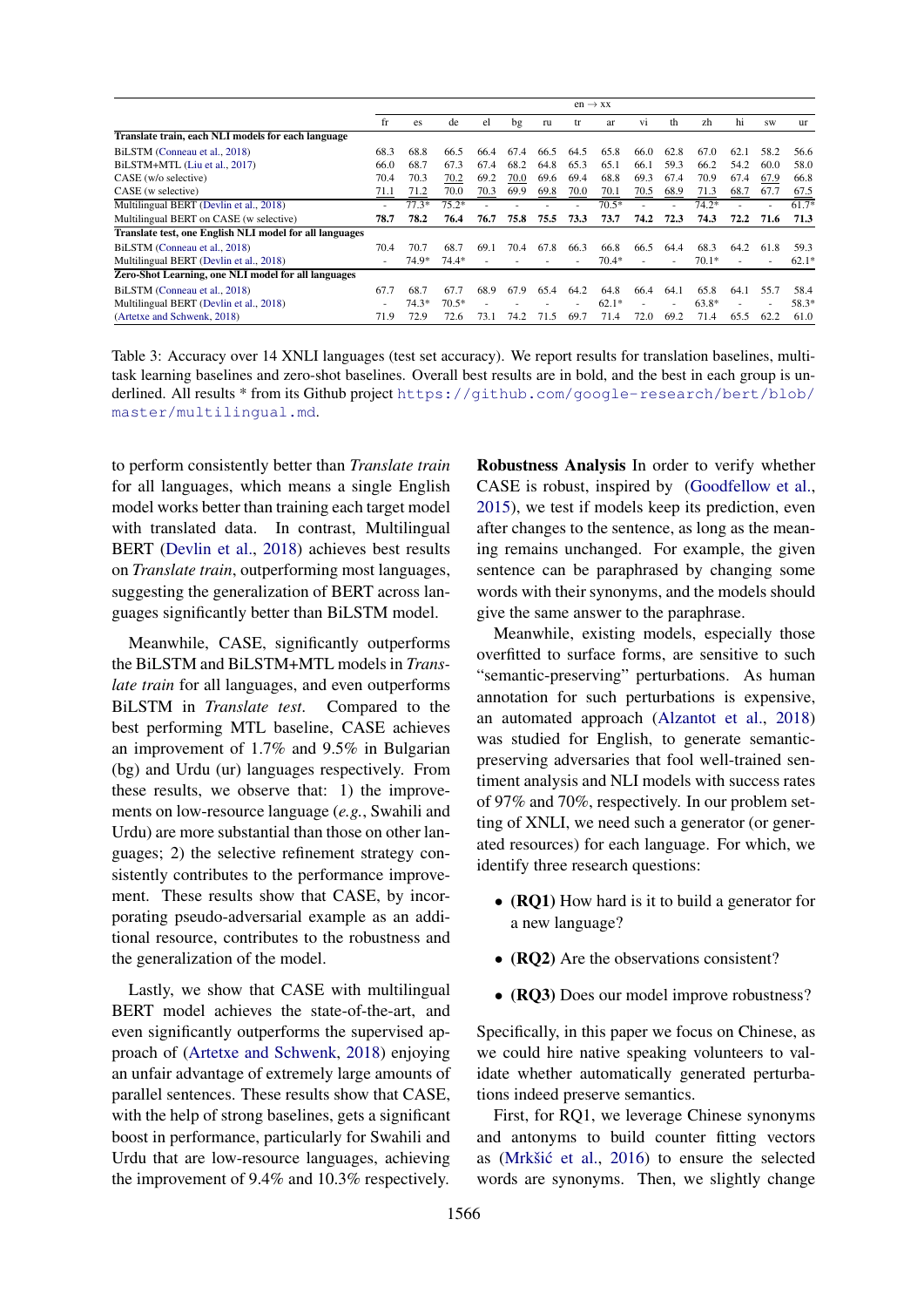<span id="page-7-1"></span>

| Original Text Prediction: <b>Contradiction</b> (Confidence = $97\%$ ) |
|-----------------------------------------------------------------------|
| Premise: 能帮助我的女孩在小镇的另一边。<br>Hypothesis: 没有人能帮助我。                      |
|                                                                       |
|                                                                       |
| Adversarial Text Prediction: <b>Entailment</b> (Confidence = $59\%$ ) |
| Premise: 能帮助我的女孩在小镇的另一边。<br>Hypothesis: 并没有人能帮助我。                     |

Table 4: Example of generated adversarial example for chinese natural language inference task.

[\(Alzantot et al.,](#page-8-23)  $2018$ )<sup>[3](#page-7-0)</sup> to automatically generate Chinese perturbations for NLI task. Following the convention of [\(Alzantot et al.,](#page-8-23) [2018\)](#page-8-23), for NLI problem, we only add perturbation to the hypothesis, excluding premise, and aim to divert the prediction result from entailment to contradiction, and vice versa. Table [4](#page-7-1) is an example of generated adversarial example.

For RQ2, we validate the automatically generated perturbations by native speaking volunteers. We show volunteers 500 samples to label whether it is contradiction, neutral or entailment. 84 percent of the responses matched the original ground truth. Second, we sample 500 samples, with each sample including the original sentence and the corresponding adversarial example. Volunteers were asked to judge the similarity of each pair on a scale from 1 (very different) to 4 (very similar). The average rating is 2.12, which shows the performance of our implementation for Chinese perturbation is also competitive.

Lastly, for RQ3, we show the attack success rates over generated adversarial example in Table [5.](#page-7-2) For comparison, we include the single task and MTL baselines. As shown in the Table [5,](#page-7-2) CASEs are able to achieve higher defense rate (or lower success rate) in performance of 36.6%, while baselines obtained 15.7% and 21.4% respectively, which demonstrates incorporating pseudoadversarial example is indeed helpful to the robustness of the model.

<span id="page-7-2"></span>

| Model                | % Success |
|----------------------|-----------|
| <b>BiLSTM</b>        | 0.843     |
| BiLSTM+MTL           | 0.786     |
| CASE (w/o selective) | 0.657     |
| CASE (w selective)   | 0.634     |

Table 5: Attack success rates over Chinese adversarial example for the text classification task.

# 1567

#### 6 Related Work

Transfer Learning: Transfer learning enables effective knowledge transfer from the source to the target task. Early works mainly focused on the shared representation methods [\(Liu et al.,](#page-8-1) [2017;](#page-8-1) [Tong et al.,](#page-8-25) [2018;](#page-8-25) [Lin et al.,](#page-8-2) [2018\)](#page-8-2), using a single shared encoder between all tasks while keeping several task-dependent output layers. However, the sparseness of the shared space, when shared by K tasks, was observed [\(Sachan and Neubig,](#page-8-0) [2018\)](#page-8-0). In this paper, we study a soft-coding approach to overcome sparsity, leading to performance gains in MTL and CLL tasks. Closely related work is MMoE [\(Ma et al.,](#page-8-19) [2018\)](#page-8-19), which explicitly learns the task relationship by modeling a gating network for each task. Such work does not consider which combination of networks to use for a new task, while we differentiate by deciding such combination for a new task based on its similarity to the source tasks.

Adversarial Example: Despite the success of deep neural networks, neural models are still brittle to adversarial examples [\(Goodfellow et al.,](#page-8-12) [2015\)](#page-8-12). Recently, adversarial examples are widely incorporated into training to improve the generalization and robustness of the model using back-translated paraphrases [\(Iyyer et al.,](#page-8-26) [2018\)](#page-8-26), machine-generated rules [\(Ribeiro et al.,](#page-8-27) [2018\)](#page-8-27), black-box [\(Alzantot et al.,](#page-8-23) [2018\)](#page-8-23) and whitebox [\(Ebrahimi et al.,](#page-8-28) [2018\)](#page-8-28). Inspired, we study pseudo-adversarial example in latent space to improve the robustness of the model. To the best of our knowledge, we are the first proposing pseudoadversarial training in latent space for transfer learning.

## 7 Conclusion

In this paper, we study the limitations of hardparameter sharing in sparse transfer learning. We propose soft-code approaches to avoid the sparseness observed in MTL and CLL. We have demonstrated the effectiveness and flexibility of our softcode approaches in extensive evaluations over MTL and CLL scenarios.

#### Acknowledgments

This work is supported by Microsoft Research Asia and IITP grant funded by the Korean government (MSIT, 2017-0-01779, XAI). Hwang is a corresponding author.

<span id="page-7-0"></span><sup>&</sup>lt;sup>3</sup>https://github.com/nesl/nlp\_adversarial\_examples